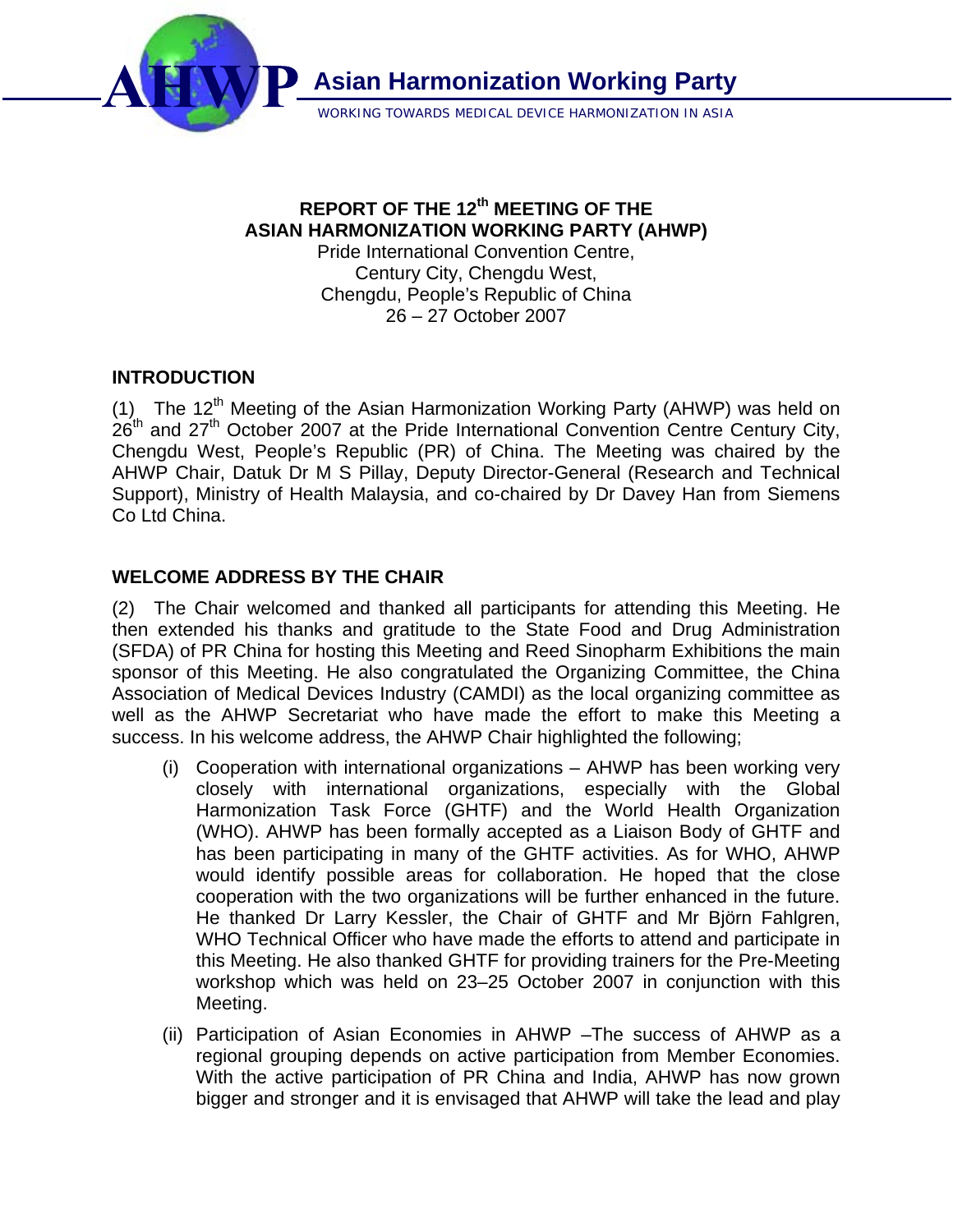the important roles in global harmonization of medical devices regulation. The Chair then introduced and welcomed Mr Moloy Mitra, from Ministry of Health India who participated for the first time as the representative from the Ministry of Health of India. He then hoped that Saudi Arabia who participated in AHWP last year will bring other Economies in Middle East to join AHWP.

- (iii) Capacity building AHWP acknowledged the importance of training in building the capacity of Member Economies and all AHWP Meetings were designed as the avenues for learning, sharing knowledge and information as well as networking amongst those involved in medical devices industry. The Pre-Meeting Workshop which was held in conjunction with this Meeting was well attended with over 300 participants from various Economies not just within Asia from other regions as well. The Chair thanked all the speakers and trainers for their contributions in the Pre-Meeting Workshop.
- (iv) The  $58<sup>th</sup>$  Chinese Medical Device Exhibition Fair (CMEF) The  $58<sup>th</sup>$  CMEF which showcased the innovations of medical device manufacturers was also a venue to get an exposure on this industry. The participants were encouraged to take the opportunity to visit the exhibition.

## **AGENDA ITEM 1: ADOPTION OF THE AGENDA**

(3) The Agenda of the Meeting is as in **ANNEX 1**.

### **AGENDA ITEM 2: ROLL-CALL**

(4) 305 participants, ie 253 from 14 AHWP Member Economies and 52 observers from 10 different Economies attended the Meeting. The list of participants and observers appears as **ANNEX 2**.

# **AGENDA ITEM 3: CONFIRMATION OF THE REPORT OF 11th AHWP MEETING**

(5) The Meeting confirmed the report of the 11<sup>th</sup> AHWP Meeting which was held in Seoul, Korea on 13–15 September 2006 without any amendments.

# **AGENDA ITEM 4: MATTERS ARISING FROM THE 11th AHWP MEETING, SEOUL, KOREA**

(6) The AHWP Secretariat briefly reported the status of the following matters arising from the 11<sup>th</sup> AHWP Meeting in Seoul, Korea;

- (i) Comparative Study on Medical Devices Regulations in Asian Economies;
- (ii) Common Submission Dossier Template (CSDT);
- (iii) Post-Market Alert System (PMAS);
- (iv) Capacity building and training;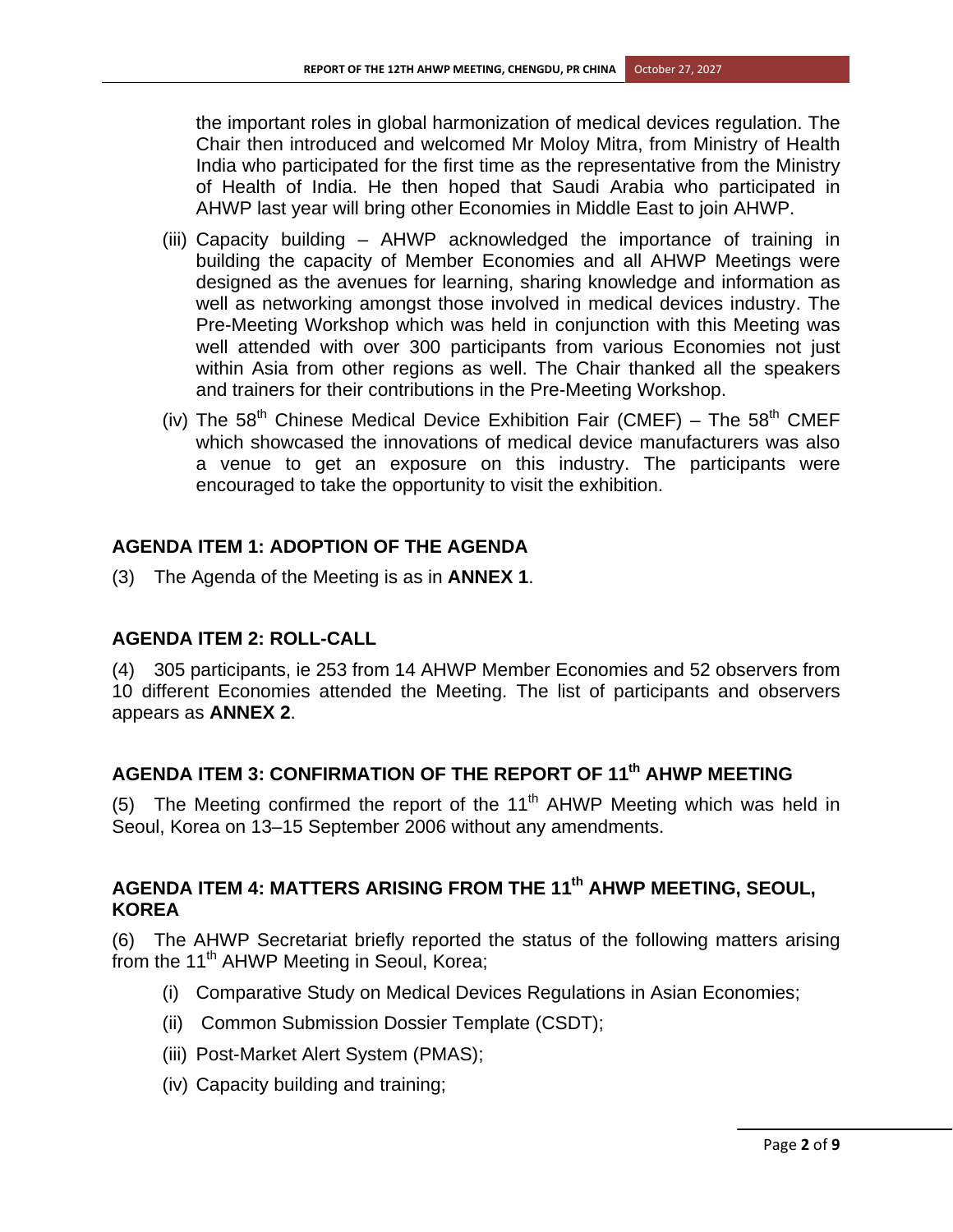(v) AHWP-WHO Collaboration.

(7) Matters arising from the 11<sup>th</sup> AHWP Meeting are summarized in **ANNEX 3**. They were presented and further discussed in Agenda Items 6, 7, 8, 9 and 10 of this Meeting.

### **AGENDA ITEM 5: UPDATE ON THE AHWP TECHNICAL COMMITTEE (TC) ACTIVITIES**

(8) Mr Albert Poon, the Chair of AHWP Technical Committee (TC) reported the update on the AHWP TC activities, achievements and future plans for AHWP TC. His report is presented in **ANNEX 4**. The following are some of the highlights of his report;

(i) AHWP TC structure – AHWP TC proposed six workgroups in addition to the current office bearers, nominated representatives of Member Economies and resource persons. The proposed new structure of AHWP TC is as follows;

#### **Office bearers**

- − Chair: Mr Albert Poon (Hong Kong)
- − Co-Chairs: Mr Alfred Kwek (Singapore), Ms Daphne Yeh (Chinese Taipei)
- − Acting Secretaries: Ms Jacqueline Monteiro (Singapore), Mr Jack Wong (Hong Kong)

#### **Nominated representatives of Member Economies**

| – Resource | Ongoing, by invitation |
|------------|------------------------|
| persons:   |                        |

#### **Workgroups (WG)**

#### **WG01: Pre-market Submission and CSDT**

- − Chair: Mr Alfred Kwek (Singapore)
- − Co-Chair: Ms Daphne Yeh (Chinese Taipei)

− IVDD Co-Chair: Ms Tran Quan (Singapore)

#### **WG02: Post Market Surveillance and SADS**

- − Chair: Mr Mark Lau (Hong Kong)
- − Co-Chair: Ms Chadaporn Tanakasemsub (Hong Kong)

**WG03: Quality Management System -** To be determined

**WG04: Quality System Audits -** To be determined

**WG05: Clinical Evidence Requirements -** To be determined

**WG06: Capacity Building and Regulatory Training**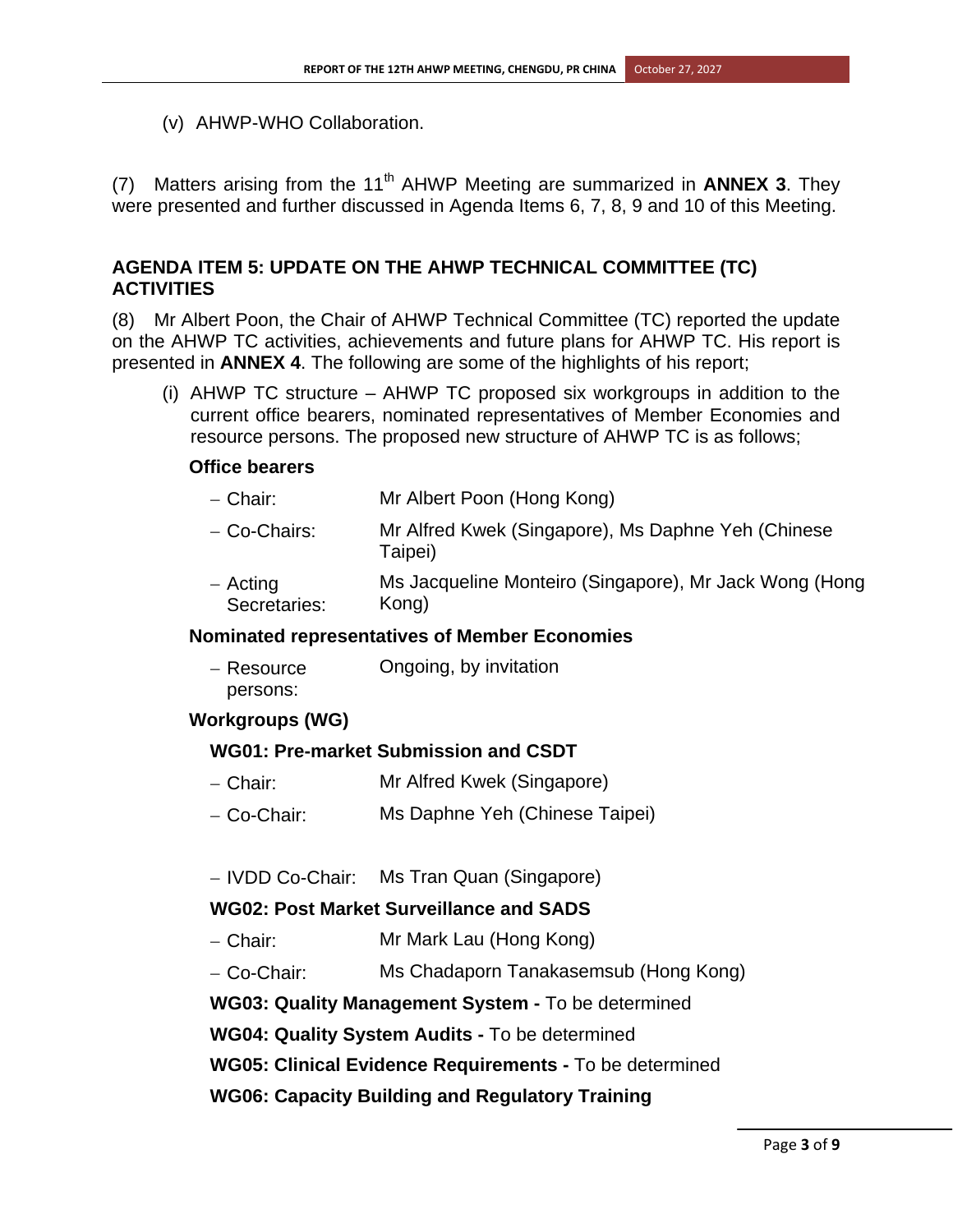- − Chair: Mr Albert Poon (Hong Kong)
- − Co-Chair: Mr Jack Wong (Hong Kong)
- (ii) Nominated representatives and resource persons Nomination of representatives from Member Economies and recruitment of resource persons are ongoing and AHWP TC anticipated to complete the update of its membership by the end of the year. Member Economies were requested to update the nomination of their representatives in AHWP TC. AHWP also appealed for volunteers to join AHWP TC and its WGs.
- (iii) Activities of WGs The following are the projects/activities currently undertaken by the various WGs;
	- WG01: Review of Draft Guidance Common Submission Dossier Template (CSDT) for possible alignment with GHTF's STED
	- − WG02: Development of Safety Alert Dissemination System (SADS) and working mechanism for bridging SADS and GHTF's NCAR
	- − WG06: Development of Regulatory Training Program
- (iv) Projects and future plans AHWP TC identified new projects/activities in addition to the projects/activities currently undertaken by them. Amongst the identified projects/activities include in-vitro diagnostic device (IVDD), quality system requirements, clinical evidence requirements and framework for web-based regulatory training course.

(9) The Meeting agreed to the proposed new structure as well as the projects/activities to be undertaken by AHWP TC.

Action: AHWP TC, Member Economies

## **AGENDA ITEM 6: COMPARATIVE STUDY ON MEDICAL DEVCIES REGULATIONS IN ASIAN ECONOMIES**

(10) Malaysia presented the findings and recommendations of the Study (**ANNEX 5**). From the Study, it was found that there were varying levels of capacity amongst Asian Economies in terms of knowledge and experience, policy clarity and maturity, financial and human resources as well as capability. Six recommendations were made for AHWP to move forward in its harmonization effort;

- (i) Recommendation 1: There should be a clear and stated national policy on medical device regulation to provide the basis and framework for laws and guidelines.
- (ii) Recommendation 2: The GHTF definition and risk-based classification of medical device should be adopted, and where adaptation is needed because of domestic concerns, these should be undertaken in a manner that is as consistent as possible with the GHTF definition and classification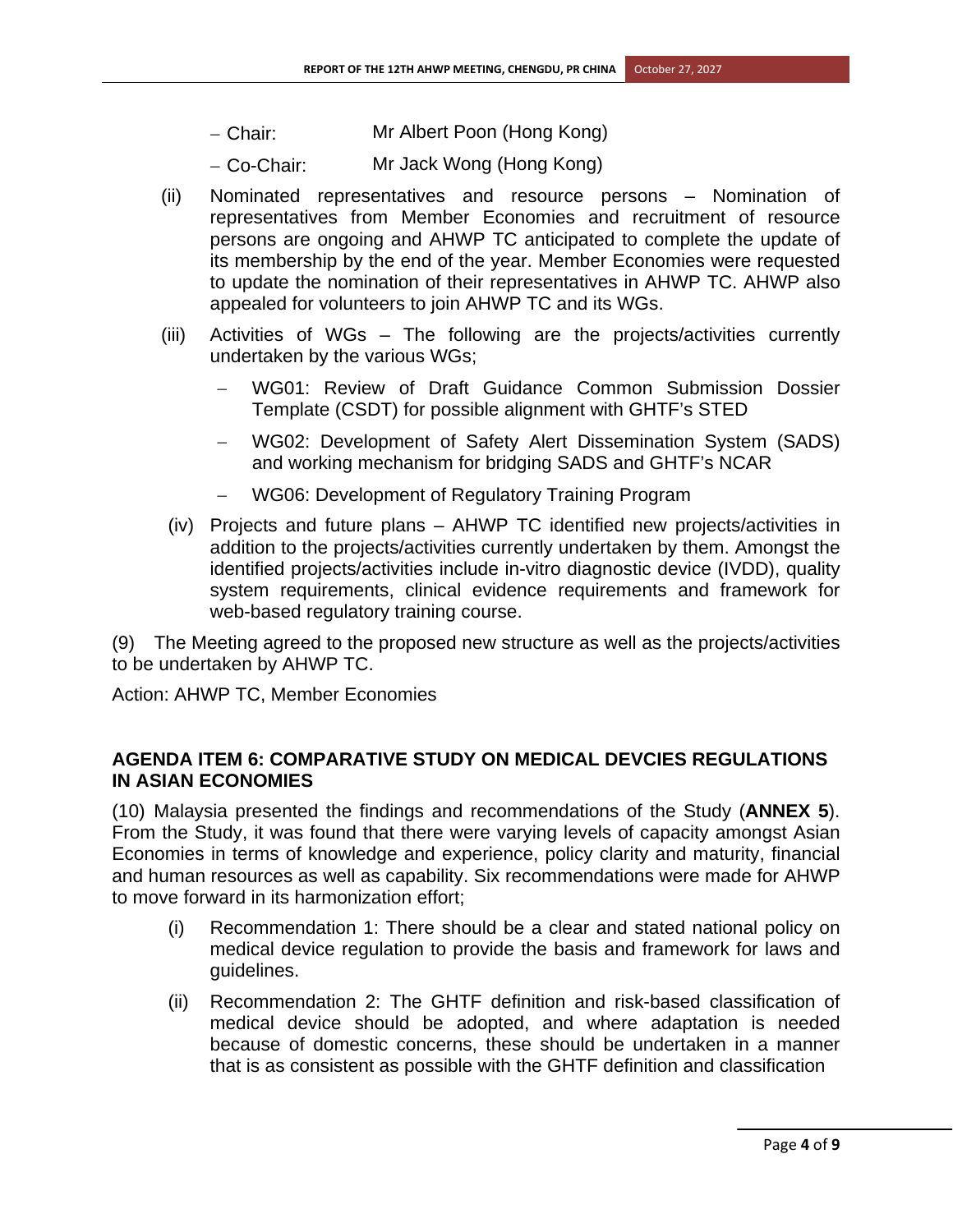- (iii) Recommendation 3: ASEAN Member Economies are exploring the possibility of a region-wide nomenclature for medical devices and the AHWP could do the same
- (iv) Recommendation 4: A comprehensive database and common reporting format to monitor and document adverse incidents and/or recalls at the Asian level would increase the quality of management at the national level and contribute to joint efforts that support harmonization. The ASEAN Postmarket Alert System is an important feature of this database
- (v) Recommendation 5: Bearing in mind the difficulties faced by GHTF founding members themselves to adopt the GHTF recommendations and guidelines, Asian Economies should assist each other in understanding, adapting and adopting GHTF recommendations. A common approach to any adaptation would contribute to AHWP harmonization
- (vi) Recommendation 6: Capacity building technical and financial assistance should be provided to Asian Economies, where necessary, to implement international standards and the experience of some Economies can be a valuable resource. Interactions with manufacturers, importers, distributors and users are also necessary, thus capacity building especially for domestic industry players should be considered.

(11) Member Countries were urged to seriously consider and subsequently incorporate these recommendations into their regulatory system. To assist Member Economies in establishing a sound national policy on medical devices regulation, AHWP was requested to come up with recommendations/guidelines on what should be incorporated in the policy.

(12) With regards to the AHWP decision to adopt the Global Medical Device Nomenclature (GMDN) system, some Member Economies raised the concern on the ability of GMDN Agency to continuously maintain GMDN database. The concern was also shared by GHTF. The Meeting decided that AHWP should work closely with GHTF to communicate and address the concern with GMDN Agency.

Action: AHWP Secretariat, Member Economies

# **AGENDA ITEM 7: COMMON SUBMISSION DOSSIER TEMPLATE (CSDT)**

(13) Mr Alfred Kwek, the Chair of WG01 presented the work of the WG01 (**ANNEX 6**) which include the following;

- (i) Review of the Common Submission Dossier Template (CSDT) for possible alignment with GHTF's STED;
- (ii) Adopting the Principles and Elements of Conformity Assessment for Medical Devices; and
- (iii) The proposed work item for WG01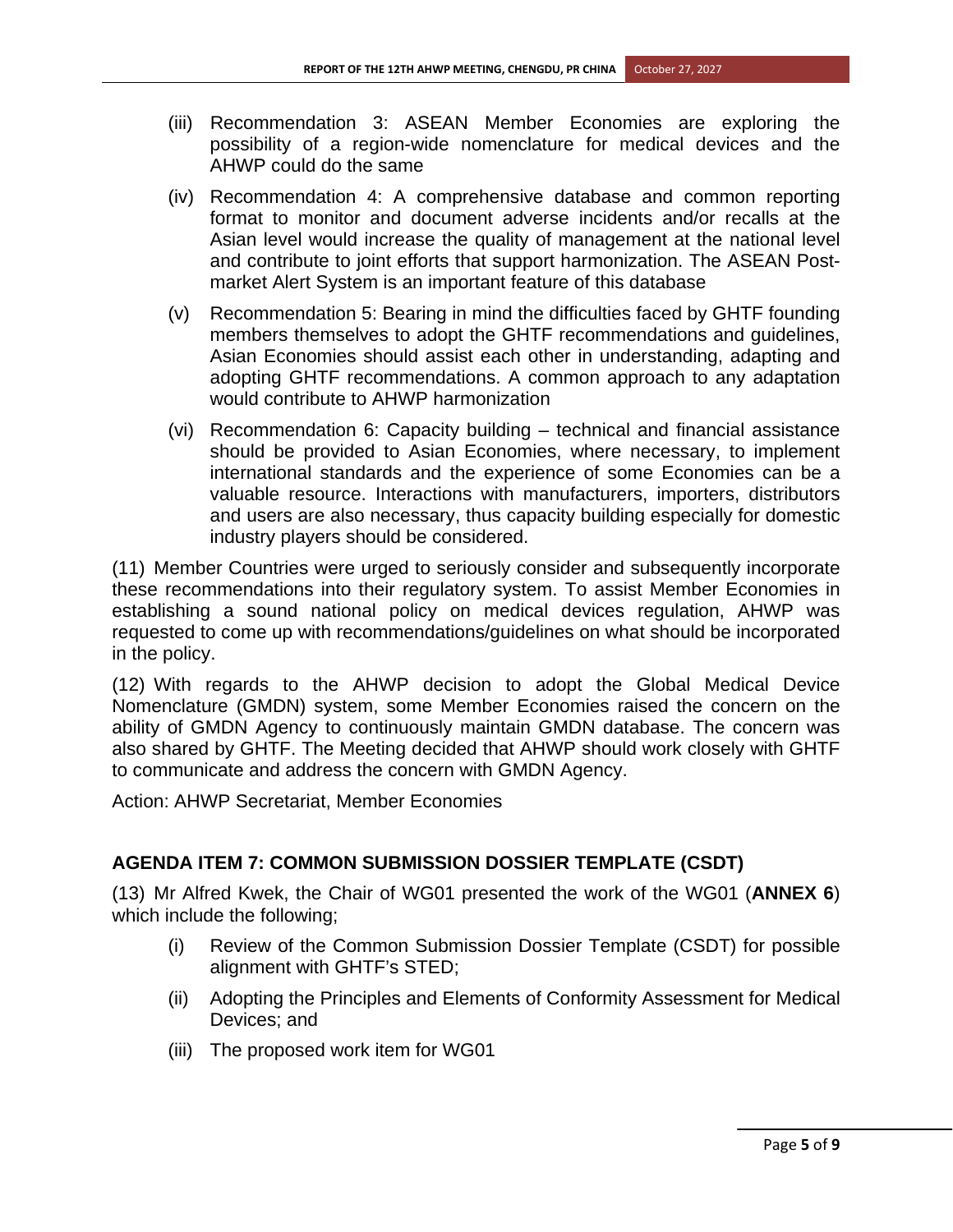(14) From the review of CSDT, it was found that there were no major differences between the two documents. He then outlined the following plausible strategies for the direction of CSDT and its eventual adoption;

- (i) Revise the current CSDT and adapt for use in committed AHWP Member Economies;
- (ii) Await publication of the revised STED document (in its draft form) before adopting a decision on the direction of CSDT; and
- (iii) Take a collective decision to adopt STED.

(15) The Meeting decided that while the CSDT is being finalized, Asian Economies may proceed to adopt the CSDT in their regulatory system.

(16) Mr Alfred Kwek also presented the proposed work item "Adopting the Principles and Elements of Conformity Assessment for Medical Devices" for WG01. He highlighted the elements that may be included in a conformity assessment system and the benefits of having such a system. He then requested AHWP;

- (i) to reach consensus on adopting the principles of conformity assessment as a fundamental;
- (ii) to adopt the proposed elements of conformity assessment for medical devices;
- (iii) to have the commitment to share experience regulating medical devices; and
- (iv) to approve the proposed work item for WG 01.

(17) The Meeting decided that the WG01's proposals to be put on the website for comments. Member Economies were requested to provide the comments in one-month time.

Action: AHWP TC WG01, Member Economies, AHWP Secretariat

# **AGENDA ITEM 8: POST-MARKET SURVEILLANCE SYSTEM – A FRAMEWORK FOR SAFETY ALERT DISSEMINATION SYSTEM (SADS)**

(18) Mr Mark Lau, Chair of AHWP TC WG02 reported the update and progress made by WG02 on the framework for Safety Alert Dissemination System (SADS) (**ANNEX 7**). WG02 has drafted two documents, namely;

- (i) AHWP/WG2/SADS/001 Framework for AHWP Safety Alert Dissemination System (SADS)
- (ii) AHWP/WG2/SADS/002 Safety Alert Dissemination System: Safety Alert Dissemination Criteria, Procedures and Form

(19) WG02 Three options were proposed for implementation;

- $(i)$  SADS + NCAR;
- (ii) SADS only;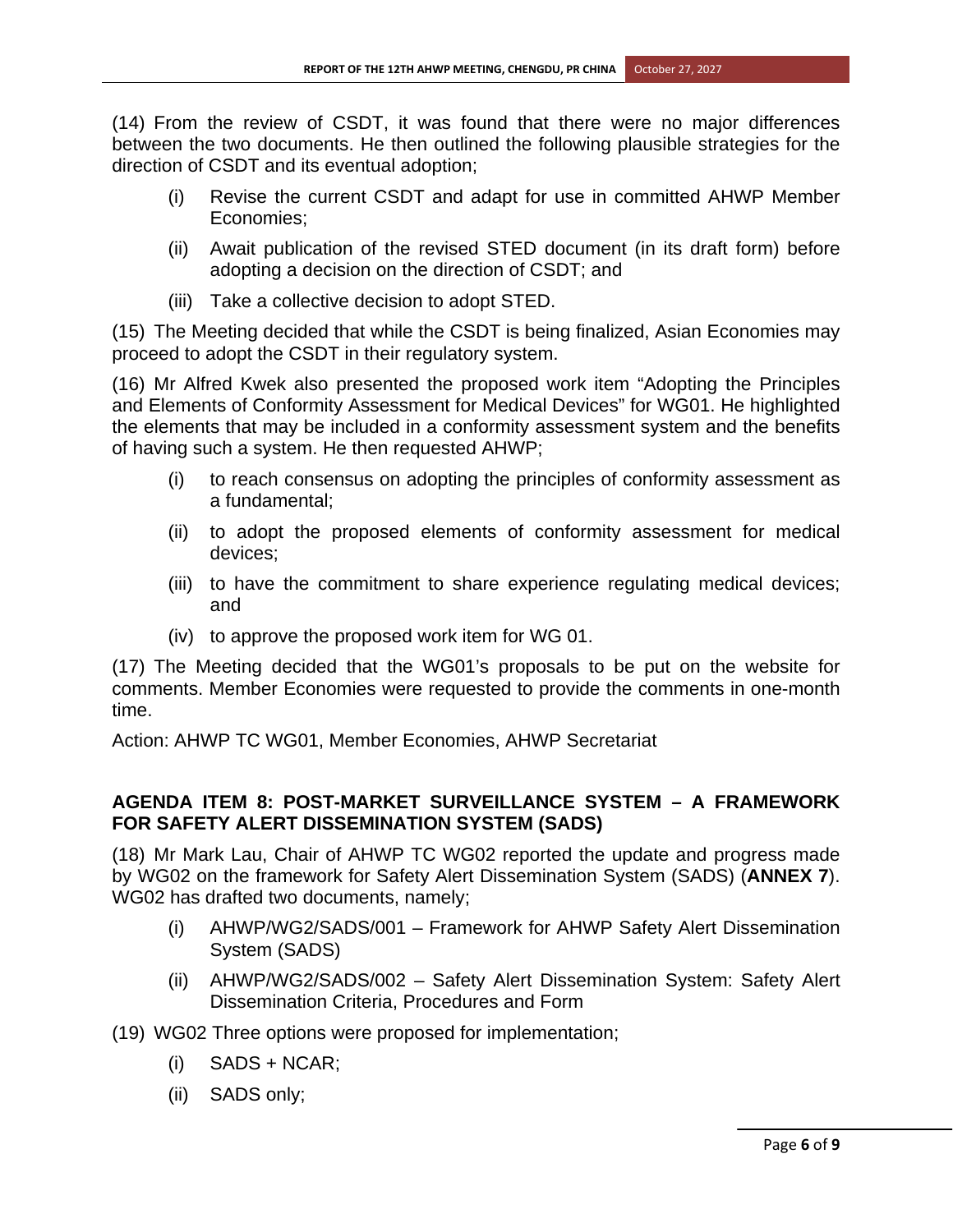- (iii) NCAR only.
- (20) The Meeting decided that;
	- (i) AHWP Member Economies should proceed to implement SADS as there is an urgent need to share safety information within Asian Economies. Meanwhile all Member Economies were encouraged to join NCAR as Associate Participants and subsequently become Full Members. Eventually, only one system should be adopted globally;
	- (ii) WG02 should revise and finalize SADS and subsequently proceed for pilot implementation in January 2008.
	- (iii) Member Economies should take the necessary steps to join SADS, especially in dealing with confidential information

Action: AHWP TC WG02, all Member Economies

### **AGENDA ITEM 9: CAPACITY BUILDING**

(21) Mr Jack Wong, Co-Chair of AHWP TC WG06 presented the proposal for capacity building through training and aimed to launch the training in the third quarter of 2008. The Chair reiterated the importance of this training program to build the capacity of those involve in this industry and to prepare them to build careers in medical device regulation.

(22) The Meeting agreed on the following;

- (i) The proposed training will be in the form of a structured diploma program which will be conducted in collaboration with Northeastern University, Boston, USA;
- (ii) A fee will be charged to enrol into this training;
- (iii) An Advisory Board should be formed to oversee the execution of the training program such as training structure and design, timetable , fee structure and other related matters;

(23) The Meeting then requested the AHWP TC WG06 to formalize the Advisory Board and to draft the curriculum.

Action: AHWP TC WG06

# **AGENDA ITEM 10: AHWP-WHO COPPERATION**

(24) Mr Björn Fahlgren, WHO Technical Officer reiterated that WHO always support health program by its Member Countries. He stressed the importance of training on regulatory system to build the capacity of Member Countries. He also emphasized the importance of sharing of regulatory information to ensure public health and safety related to the use of medical devices and this can be achieved by participating in NCAR program.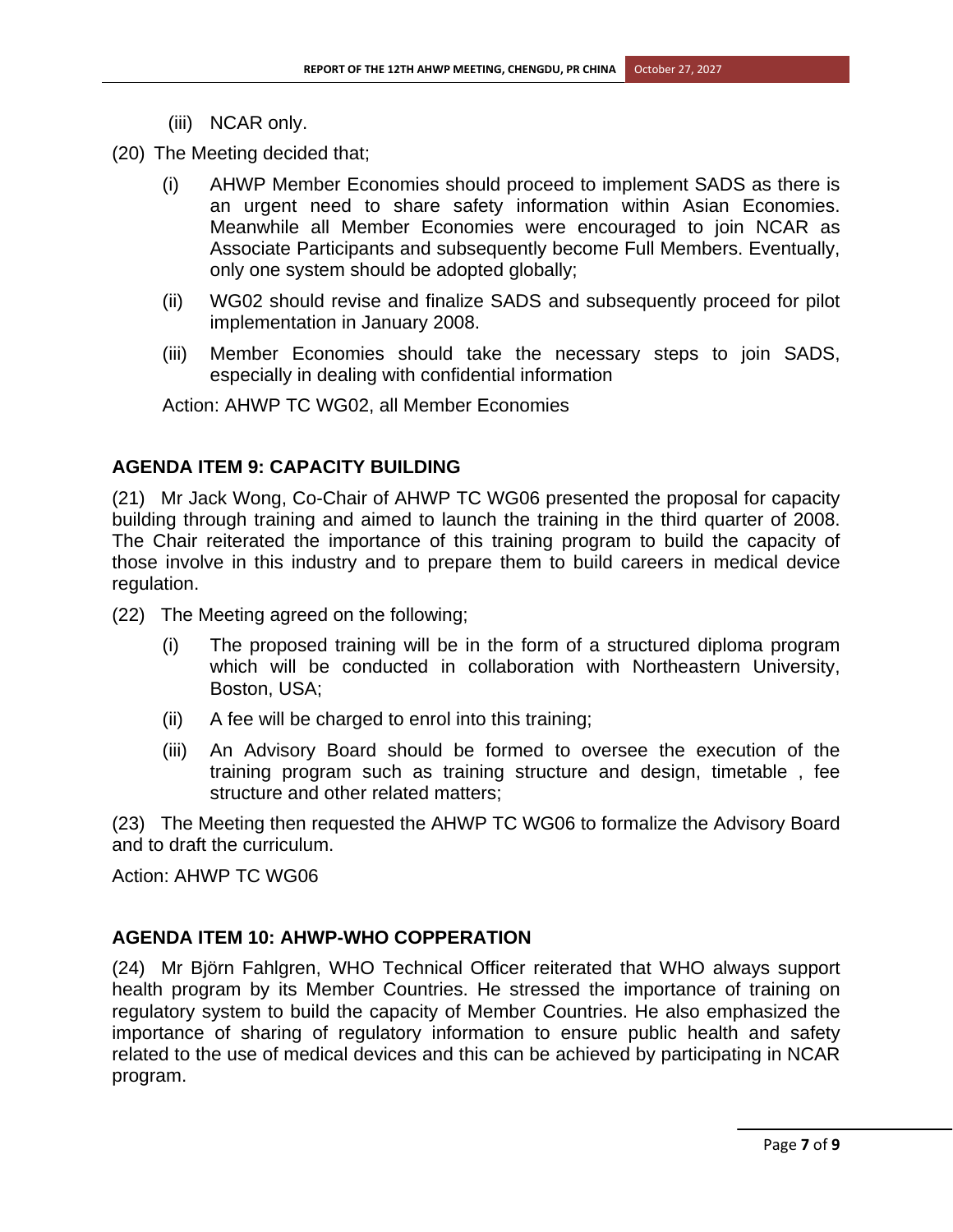(25) The AHWP Secretariat then presented the suggested projects to be undertaken in collaboration with WHO (**ANNEX 8**);

- (i) Training on regulatory issues WHO sponsorship to carry out training program focusing on the following;
	- − Post-market surveillance;
	- − Quality Management System;
	- − Evaluation of implantable and other high risk medical devices.
- (ii) Improving access to information about regulatory action
	- − Dissemination of information impacting public health through the existing WHO sentinel network;
	- − Access to information about regulatory action through establishment of good database linkage among WHO Member Countries.
- (iii) Self assessment of regulatory bodies
	- − Development of a guidance document on the basic requirements to conduct self assessment needs;
	- − Provision of experts/consultants to gauge and to make recommendations on the development of the regulatory system.
- (iv) Improving knowledge about regulatory system To build a dense network of regulatory knowledge amongst regulators and industry with collaboration of GHTF and its liaison members.

(26) The Meeting decided that AHWP should communicate formally to WHO on the proposed areas of collaboration.

Action: AHWP Secretariat

# **AGENDA ITEM 11: FUNDING**

(27) The Meeting was informed a number of companies as well as individuals have contributed to the AHWP Trust Fund. The Chair then encouraged Members, especially the industry to contribute generously the Trust Fund to enable AHWP to fund its planned projects/activities.

Action: All Member Economies

# **AGENDA ITEM 12: ELECTION OF A NEW CHAIR**

(28) The term of office of the present AHWP office bearers will end in May 2008 and the next election will be done at the next Meeting.

For information